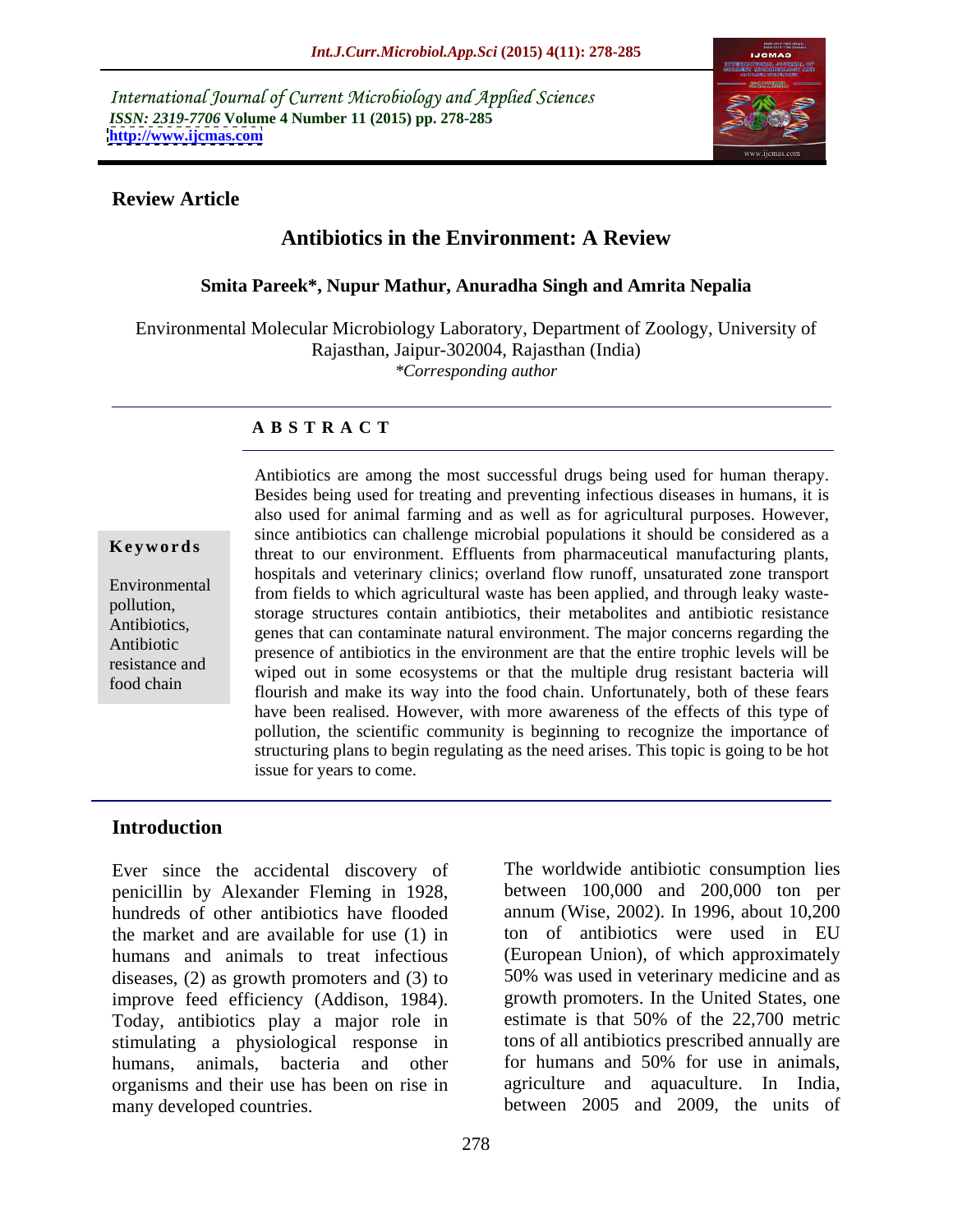antibiotics sold in the country increased by Chemical (ATC) classification system, and about 40 %, points out the paper contributed by the Indian working group of the Global 1000 people per day. Sales of antibiotics Antibiotic Resistance Partnership (GARP), varied more than four-fold: France (36.5), chaired by N.K. Ganguly. Spain (32.4), Portugal (28.8), and Belgium

Over the past few years, concern has grown over the irrational use and disposal of (13.5), Germany (13.6), and Austria (12.4) antibiotics might potentially have on human health and environment. The selection and development of antibiotics resistant bacteria **Animal** has led to worldwide social and scientific worldwide use of sub-therapeutic doses of

Antibiotics are extensively used in human

Antibiotic prescription rates and intake without prescription vary markedly between countries (Mölstad *et al.,* 2002). According antibiotics of different groups in different countries are available as DDD (defined daily dose). Cars *et al.* (2001) obtained data **Agriculture** for non-hospital antibiotic sales for 1997 from the 15 member states and analyzed

expressed them as defined daily doses per (26.7) had the highest sales, whereas the Netherlands (8.9), Denmark (11.3), Sweden had the lowest.

# **Animal**

concern that the over prescription and In livestock antibiotics are routinely used at misuse of antibiotics and the increased and therapeutic levels to treat diseases and at antibiotics in agriculture are responsible for growth rate and increase feed efficiency this trend (Smith *et al.,* 2002). Since the late (Kiser, 1976; Cohen, 1998). In the US, 1990s, the knowledge on antibiotic residues antibiotics used in animal feeding have and antibiotic resistant bacteria is increasing. increased from 91000 kg in 1950 to 9.3 However, significant gap still exists in our million kg in 1999 (AHI, 2002). Of the 9.3 understanding on the relationship between million kg antibiotics used, 8 million kg is antibiotic residues, their metabolites and used for treating infections and 1.3 million antibiotic resistant bacterial populations kg used as growth promoters. The use of after their excretion. antibiotics as growth promoters in the Usage **1986** TO/524/EEC, covering additives in feeding and veterinary medicine as well as in adversely affect human, animal health, or agriculture and aquaculture for the purpose the receiving environment (EU Directive of treating and preventing microbial 70/524/EEC, 1970). Sweden was the first to infections. ban the use of antibiotics as growth **Human medicine** number of antibiotic resistant bacteria to World Health Organization (WHO) voluntarily discontinue further the use of all country specific data on the use for antimicrobial growth promoters in broilers, sub-therapeutic levels to improve feed European Union is subject to Directive stuffs and also includes a requirement that at the level permitted in animal feed does not promoters in 1986 and claimed that the remained lower than its neighbors and other countries during the period 1986-1995. Following the footsteps of Sweden, Danish animal food industries in 1998 decided to slaughter pigs and cattle (DANMAP, 2000).

### **Agriculture**

these according to the Anatomic Therapeutic to control certain bacterial diseases of high-Antibiotics have been in use since the 1950s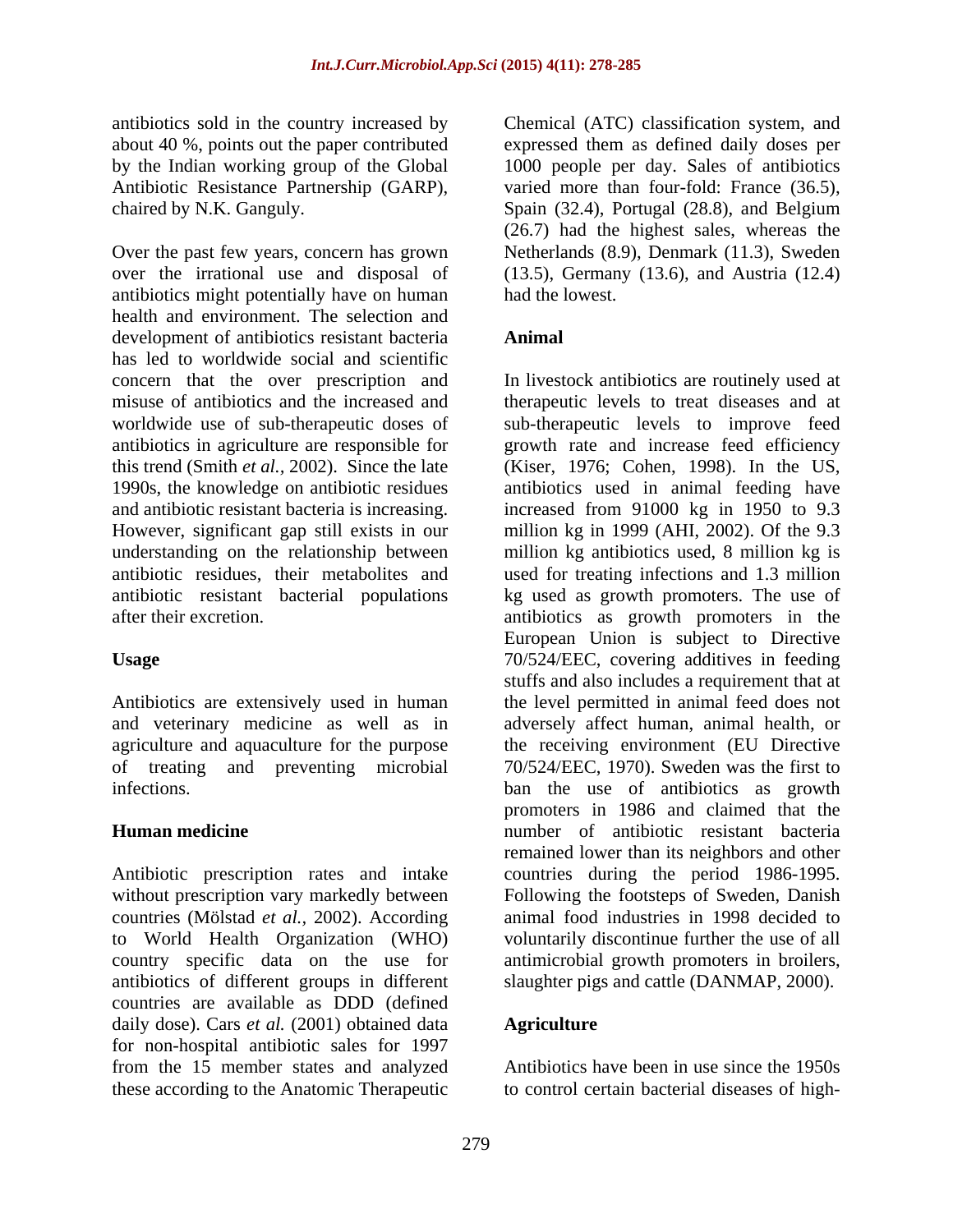value fruits, vegetable, and ornamental plants. Only two antibiotics, streptomycin and oxytetracycline, are registered by the About 300,000 pounds of antibiotics are United States Environment Protection used in crop production each year (Halling- Agency (USEPA) for use in plant Sorensen *et al.,* 1998). Antibiotics are agriculture. Vidaver (2002) estimated that 53,000 ha of fruits and vegetables are trees, ornamental plants etc. Not all of the sprayed annually with antibiotics. In the spray remains on the plants; most are USA, antibiotics applied to plants account washed into the soil and eventually reach for less than 0.5% of total antibiotic use surface or ground water. (McManus *et al.,* 2002).

In aquaculture, antibiotics have been used for use in aquaculture are oxytetracycline, florfenicol, premix, sarafloxacin, erythromycin sulphonamides potentiated Figure 1 shows different routes through with trimethoprim or ormethoprim (Serrano, 2005).

### **Entry of antibiotics into the environment**

Sources of antibiotic dissemination into our sources is not widely known; this is because environment are not just restricted to patients excreting unabsorbed medications scientific community have started to become into the septic system and waste water treatment plants. But also includes effluents Another reason is that the concentrations of from pharmaceutical manufacturing plants, antibiotics found in waters are usually quite disposal of unused or expired drugs, overland flow runoff, unsaturated zone there have not been any reliable analytical transport from fields to which agricultural waste has been applied, and through leaky waste-storage structures. Effluents from hospitals and veterinary clinics are also huge

antibiotics are introduced into the water. for disease outbreaks, antibiotics are directly released into the surface water. Routes of antibiotic introduction into the environment

created by animal farming include manure used as fertilizer to waste water runoff. mainly sprayed on high value crops like fruit surface or ground water.

**Aquaculture** is deposited directly into surface water. mainly for therapeutic purposes and as depending on soil conditions it may seep prophylactic agents. Antibiotics authorized into groundwater or spread laterally until it Effluent from waste water treatment plants Leachate from septic systems and landfills is released into the unsaturated zone, but meets a stream or other surface water.

which antibiotics enter into the environment.

# **Effects on the environment**

The effects of antibiotics entering our water it has been over the last few years that the concerned about the deleterious effects. low, in the low parts per billion range; and methods to measure these low concentrations (Koplin, 2002).

contributors to this problem (Rhodes *et al.,* are low, there are so many different 2000). antibiotics that when combined they could There are various routes through which problems. Little is known about the potential When fisheries use medicated foods or treat complex mixtures, let alone the metabolites Though individual antibiotic concentrations lead to serious health and environmental interactive effects that may occur from these that can be formed as they break down (Koplin*,* 2002).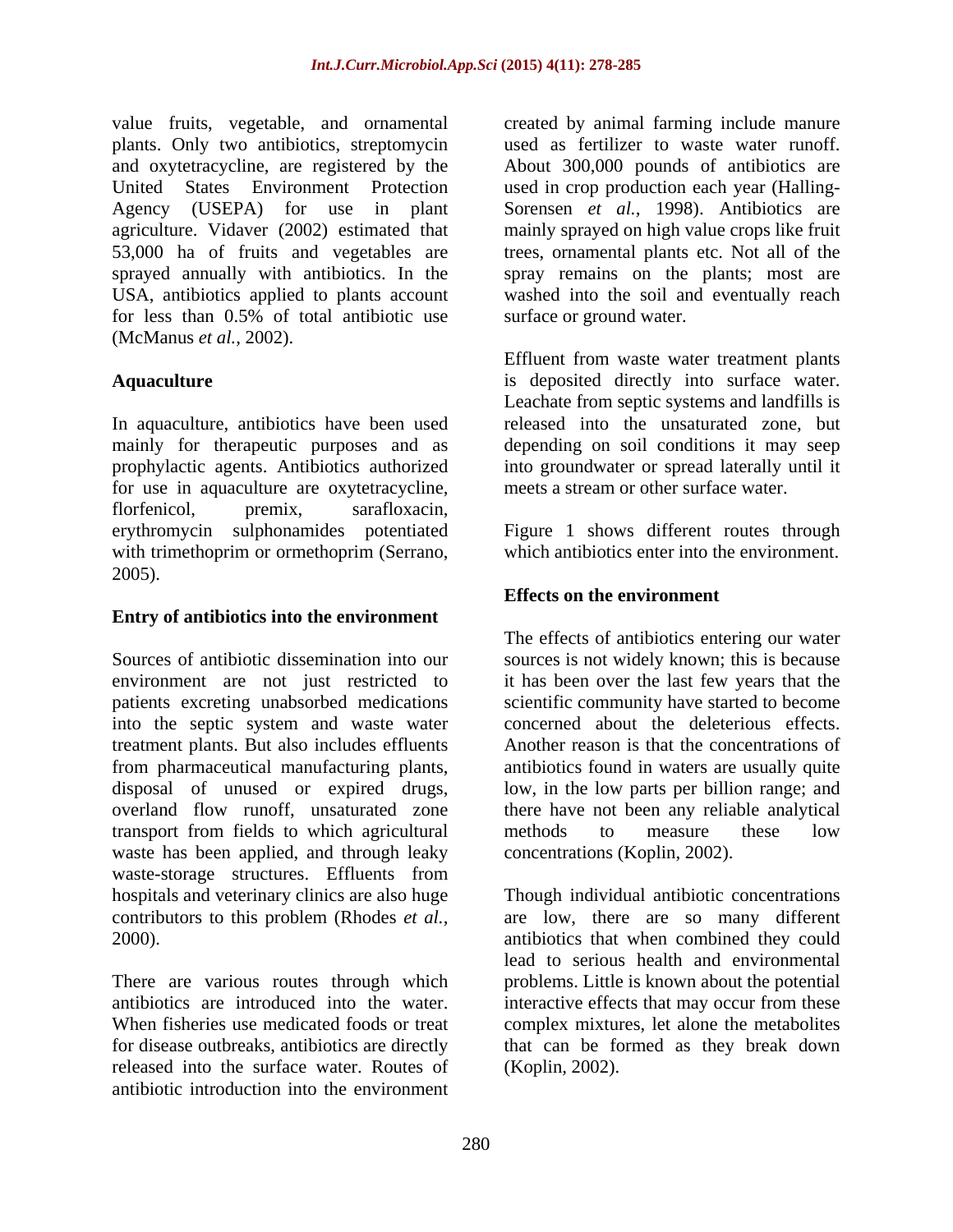Some of the major concerns regarding the vancomycin-resistant *Enterococci* (VRE), are that the entire trophic levels will be wiped out in some ecosystems or that the

Indigenous communities of microbial populations are very complex and they have The emergence of antibiotic resistant the important task of cycling nutrients. For bacteria is worrisome because this problem maintaining soil quality and sustainable use is accumulating and accelerating while the of agricultural land proper cycling of world's tool for combating this problem is nutrients is necessary. Nitrogen is one of the both decreasing in both number and power important nutrients essential for agricultural (Harrison and Lederberg, 1998; Finch and systems and its cycling is driven by two Hunter, 2006). genera of gram negative bacteria (e.g. *Nitrosomonas* and *Nitrobacter*). Gram negative and wide spectrum antibiotics, such **antibiotics** as sulphonamides and tetracyclines could seriously inhibit nutrient cycling if The genotoxicity and degradation of concentrations reached high enough levels. antibiotics has been investigated much more This result has been observed in laboratory studies, but no field studies have found number of antibiotics were found to be antibiotic concentrations at levels that would genotoxic (Isidori *et al.,* 2005; Cavas and seriously disrupt the nitrification process Gözükara, 2005). Antibiotics like (Jensen, 2001). quinolones, floroquinolones, ofloxacin,

Primary resistance is naturally present in the microorganisms. However, secondary can then reach the environment with the biodegradability of antibiotics like

presence of antibiotics in the environment methicillin-resistant *Staphylococcus aureus* multiple drug resistant bacteria will flourish could occur via water or food if plants are and make its way into the food chain. watered with surface water or sewage Unfortunately, both of these fears have been sludge, if manure is used as a fertilizer, or if realised. resistant bacteria are present in animal **Effect on biota Effect on biota Exercise 2002**; **Exercise 2002**; **Exercise 2002**; (MRSA), and multi-resistant Pseudomonads. The transfer of resistant bacteria to humans products (Perretin *et al.,* 1997; Khachatourians, 1998; Salyers, 2002; Dolliver and Gupta, 2008).

Hunter, 2006).

### **Genotoxicity and biodegradability of antibiotics**

**Antibiotic resistance** using a variety of animal and microbial internationally. In different studies, a Gözükara, 2005). Antibiotics like quinolones, floroquinolones, ofloxacin, lincomycin etc. were found to be genotoxic assays (McQueen *et al.,* 1991; Hartmann *et., al.,* 1998; Isidori *et al.,* 2005).

resistance develops when microorganisms As far as the biodegradability of antibiotics comes in contact with antimicrobials during is concerned, only a few of the antibiotics therapy. Plasmid mediated resistance is were partially biodegraded under test transferable between microorganisms conditions in aquatic systems (Kümmerer *et*  through the process of conjugation *al.,* 1999, 2000). Most were persistent. (horizontal resistance transfer). Resistance Different tests conducted for assessment of potential of adversely affecting aquatic and ciprofloxacin, metronidazole etc. showed terrestrial organisms (Kümmerer, 2009). that antibiotics were not easily biodegraded The most prominent medical examples are 2000; Alexy *et al.,* 2004). Also mostbiodegradability of antibiotics like (Al-Ahmad *et al.,* 1999; Kümmerer *et al.,*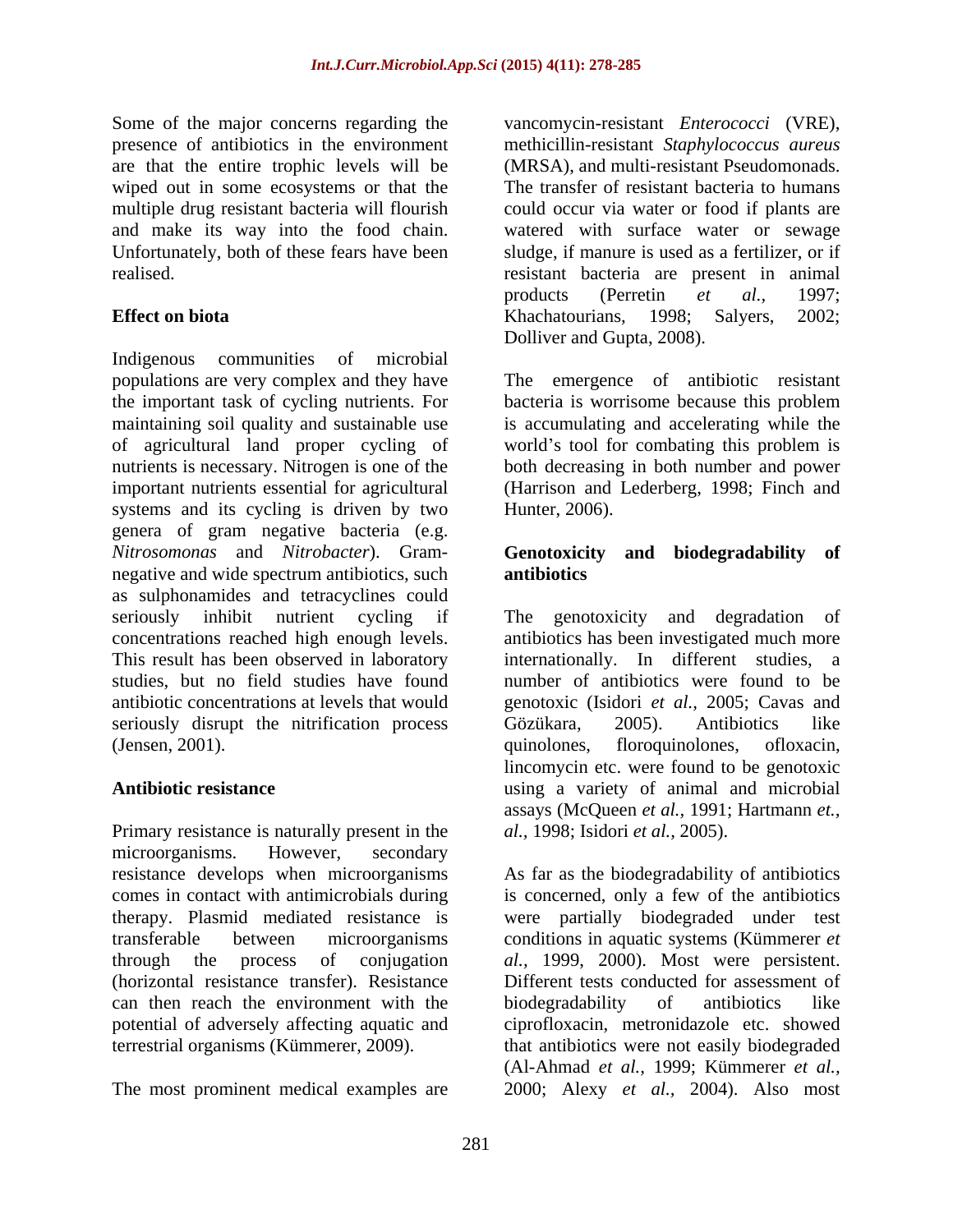Alexy *et al.,* 2004). Biodegradability has been poor for most of the compounds antibiotics occurring in soil and sediment

antibiotics tested to date have not been proved to be quite persistent in laboratory biodegradable under aerobic conditions (Al- testing as well as in field studies. Some do Ahmad *et al.,* 1999; Kümmerer *et al.,* 2000; not biodegrade well under anaerobic conditions (Gartiser *et al.,* 2007).

investigated in laboratory tests – even some Despite these above studies, the knowledge of the ß-lactum (Alexy *et al.,* 2004). Some on genotoxicity and biodegradability of antibiotics is still limited.



**Figure.1** Anticipated exposure pathways for antibiotics in the environment

In conclusion, even if the occurrence, effects Significant gap exists in the understanding and fate of antibiotics have been put in the of the interaction between the antibiotics, perspective of the scientific community, still their metabolites and the promotion of little is known about the actual risk it resistance after excretion (Kemper, 2008). In conclusion, even if the occurrence, effects<br>and fate of antibiotics have been put in the of the interaction between the antibiotics,<br>perspective of the scientific community, still<br>little is known about the actual risk i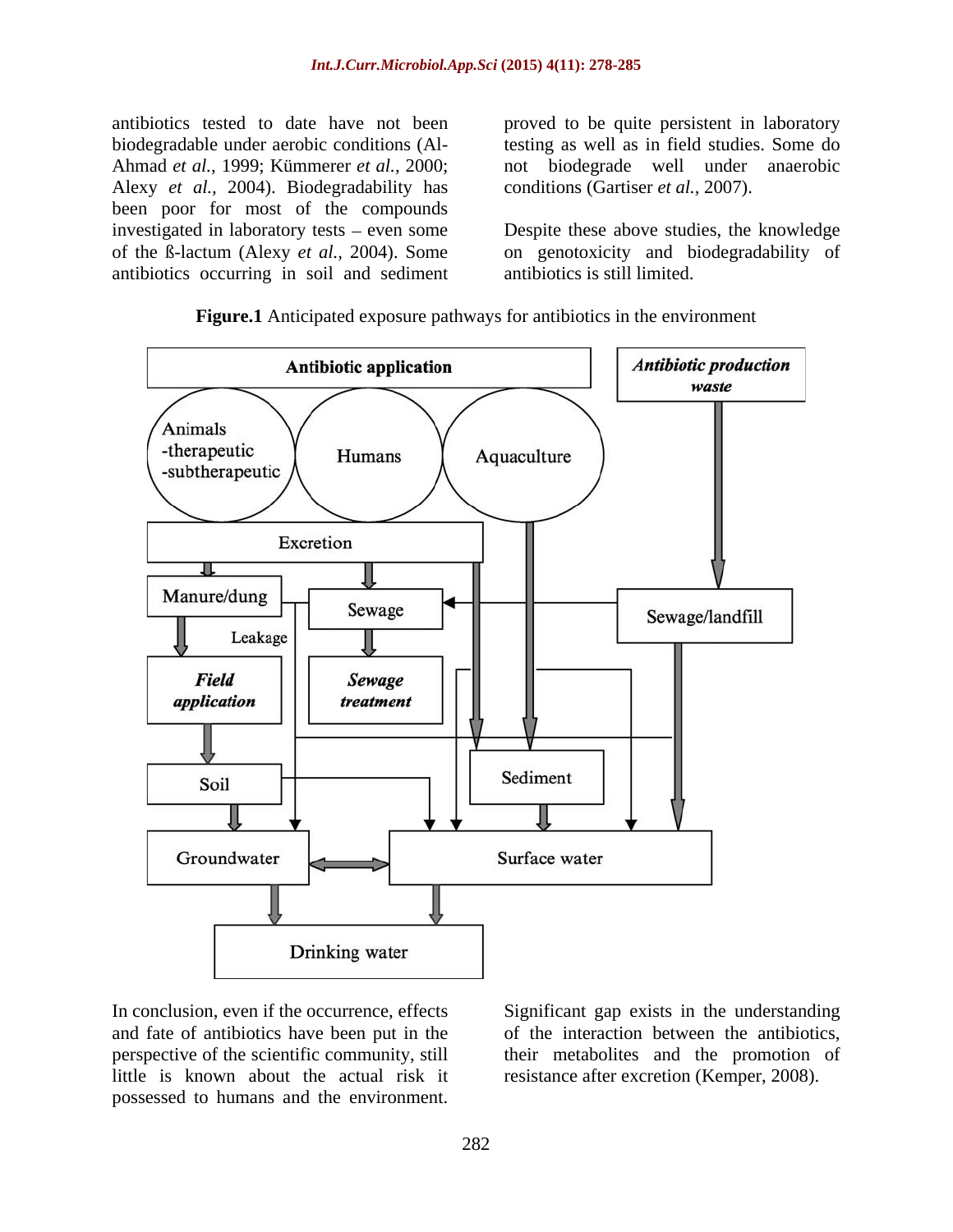For proper risk assessment and management meropenem, penicillin G, and different measures need to be taken to reduce the emission of antibiotics in the environment. For this reason, unused or expired drugs should not be flushed down the drain and patients should be made aware that antibiotics are used for treating bacterial diseases and not for common cold caused by 505–512. viruses. Doctors, patients and pharmacists play a pivotal role in reducing the release of use in the European Union. *Lancet*, antibiotics in the environment. Also prudent use of antibiotics in livestock farming will Cavas, T., Gözükara, S.E. 2005. limit the risk factors of transferring antibiotics resistance from animals to humans. micronucleus test by acridine orange

In the current scenario, there are no *Pharmacol*, 19:107-111. regulations for the monitoring of any antibiotics in ground, surface or drinking waters. This is because concentrations of antibiotics are generally low, in parts per billion ranges. Regulations that are in effect Policy, Institute of Medicine, now relate to the disposal of unused or National Academy Press, expired antibiotics under the Current Good Manufacturing Practice (CGMP) regulations DANMAP (Danish Integrated Antimicrobial set forth by the FDA (FDA 1998). This regulation calls for the incineration of all disposed of antibiotics by the manufacturer (FDA 1998). However, with more of antimicrobial resistance in bacteria awareness of the effects of this type of pollution, the scientific community is in Denmark. Bager, F., Emborg, beginning to recognize the importance of H.D., (Eds.). Available from: structuring plans to begin regulating as the need arises. This topic is going to be hot Frm org.htm> issue for years to come. Dolliver, H.A., Gupta, S.C. 2008. Antibiotic per ink assessment and management<br>
of cerosition of containing center and initial cerosition of the emission of antiboxics in the emission of antiboxics in the<br>
the emission of anothetics in the way. The end of the state

- Addison, J.B. 1984. Antibiotics in sediments EU Directive 70/524/EEC, 1970.
- 
- 

sulfamethoxazole and inhibition of waste water bacteria. *Arch. Environ. Contam. Toxicol.*, 37: 158-163.

- Alexy, R. *et al.* 2004. Assessment of degradation of 18 antibiotics in the Closed Bottle Test. *Chemosphere*, 57: 505 512.
- Cars, O. *et al.* 2001. Variation in antibiotic use in the European Union. *Lancet*, 357: 1851–1853.
- Cavas, T., Gözükara, S.E. 2005. Genotoxicity evaluation of metronidazole using the piscine fluorescent staining. *Environ. Toxicol. Pharmacol.*, 19: 107–111.
- Cohen, M. 1998. Antibiotic use. In: Harrison, P.F., Lederberg, J. (Eds.), Antimicrobial resistance: issues and options. Division of Health Sciences Policy, Institute of Medicine, National Academy Press, Washington, DC. 41 Pp.
- Resistance Monitoring and Research Programme), 2000. Consumption and antimicrobial agents and occurrence from food animals, foods and humans in Denmark. Bager, F., Emborg,<br>H.D., (Eds.). Available from: [<http://www.svs.dk/uk/Organisation/](http://www.svs.dk/uk/Organisation/) Frm\_ org.htm>
- **Reference** stockpiles. *J. Environ. Qual.* 37: losses from unprotected manure 1238–1244.
- and run-off waters from feedlots. *Residue Rev., 92:* 1–24. CONSLEG System of the Office for AHI, 2002. Animal Health Institute. Official publishing of the European Available **Example 18** from: Communities. CONSLEG: [<http://www.ahi.org/>](http://www.ahi.org/>). 1970L0524-31/03/2003, p. 38. EU Directive 70/524/EEC, 1970. Consolidated text produced by the CONSLEG System of the Office for Communities. CONSLEG:
- Al-Ahmad, A. *et al.* 1999. Biodegradability FDA- Food and Drug Administration, 1998. Current good manufacturing practice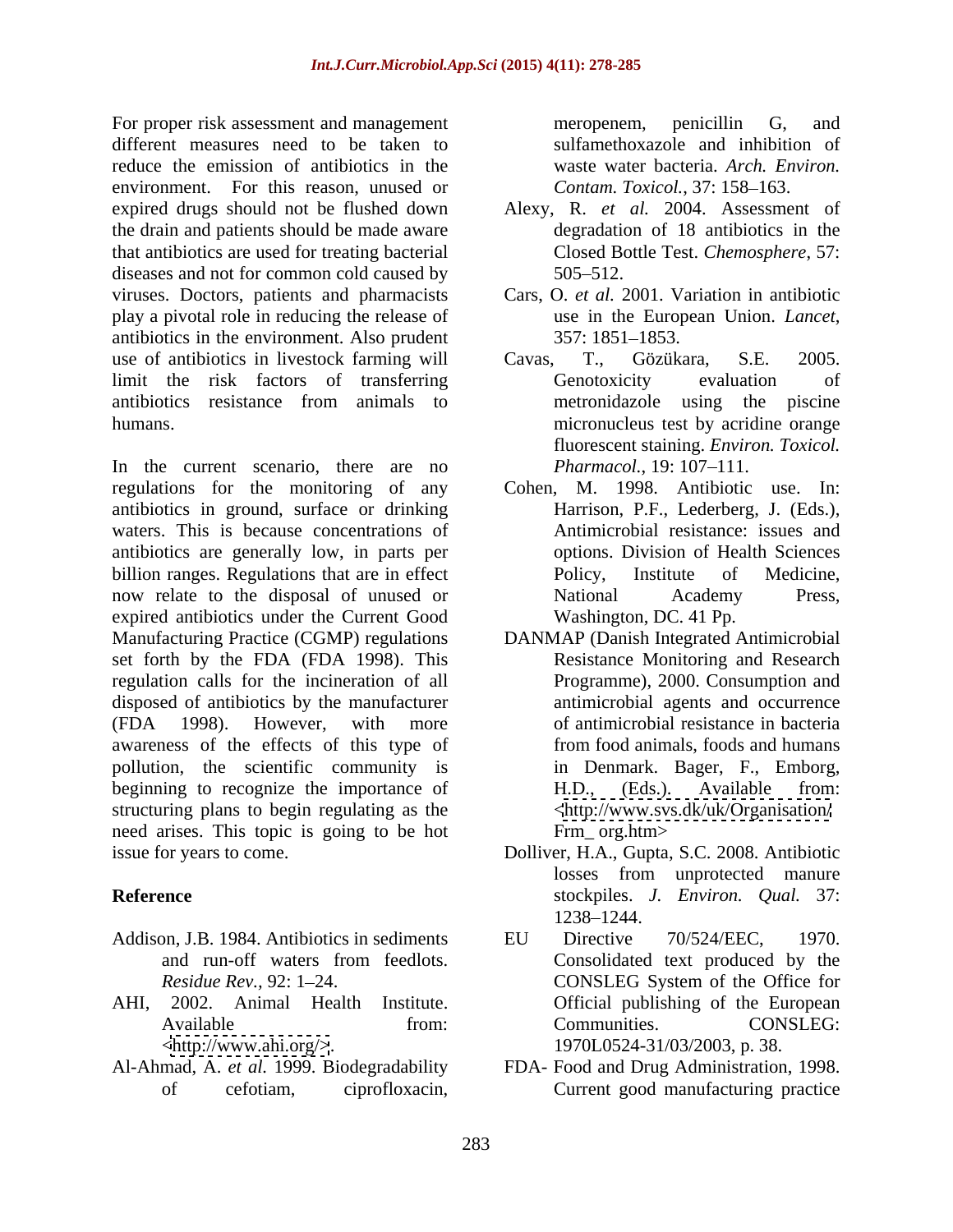guidance for industry- manufacturing,

- Finch, R., Hunter, P.A. 2006. Antibiotic 1129–1136.<br>resistance-action to promote new Kiser, J.S. 1976. A Intergovernmental Conference held in Sci., 42: 1058–1072.
- Gartiser, S. *et al.* 2007. Ultimate
- Occurrence, Fate and Effects of
- Harrison, P.F., Lederberg, J. (Eds.), 1998. Antimicrobial resistance, issues and
- Hartmann, A. *et al.* 1998. Identification of main source of umuC genotoxicity in
- Isidori, M. *et al.* 2005. Toxic and genotoxic
- Jensen, J. 2001. Veterinary medicines and soil quality: The Danish situation as  $71$ . Scientific and Regulatory Issues.
- Kemper, N. 2008. Veterinary antibiotics in
- for active pharmaceutical ingredients: Khachatourians, G. 1998. Agricultural use processing, or holding active transfer of antibiotic-resistant pharmaceutical ingredients. bacteria. *Can. Med. Assoc. J.,* 159: of antibiotics and the evolution and transfer of antibiotic-resistant 1129–1136.
- resistance-action to promote new Kiser, J.S. 1976. A perspective on the use of technologies. Report of an EU antibiotics in animal feeds. J. Anim. antibiotics in animal feeds. *J. Anim. Sci.,* 42: 1058–1072.
- Birmingham, UK, 12-13 December Koplin, D.W. 2002. Pharmaceuticals, 2005. *J. Antimicrob. Chemoth.,* 58: 3 22. wastewater contaminates in U.S. biodegradation and elimination of Reconnaissance. *Environ.* Sci. antibiotics in inherent tests. *Technol*., 36(6): 1202–1211. Koplin, D.W. 2002. Pharmaceuticals, hormones, and other organic Streams, (1999-2000): A National Reconnaissance. *Environ. Sci.*
- *Chemosphere*, 67: 604 613. Kümmerer, K. 2009. Antibiotics in the Halling-Sorensen, B. *et al.* 1998. aquatic environment- A review. *Chemosphere*, 75: 417–441.
	- Pharmaceutical Substances in the Kümmerer. K. *et al.* 2000. Biodegradability Environment- A Review. of some antibiotics, elimination of the *Chemosphere*, 36(2): 357–393. genotoxicity and affection of genotoxicity and affection of wastewater bacteria in a simple test. *Chemosphere*, 40: 701-710.
	- options. National Academic Press, McManus, P.S. *et al.* 2002. Antibiotic use in Washington, DC. plant agriculture. Annu. Rev. plant agriculture. *Annu. Rev. Phytopathol.,* 40: 443-465.
	- fluoroquinolone antibiotics as the McQueen, C.A. *et al.* 1991. Study of native hospital wastewater. *Environ. Toxicol. Chem.*, 17: 377 382. quinolone antibiotics. *Toxicol. Appl.* potential in vitro and in vivo genotoxicity in hepatocytes of *Pharmacol.*, 111: 255–262.
	- evaluation of six antibiotics on non-Mölstad, S. *et al.* (2002). Antibiotic target organisms. *Sci. Total Environ.*, prescription rates vary markedly 346: 87–98.<br>346: 87–98. prescription rates vary markedly between 13 European countries. *Scandinavian J. Infect. Dis.*, 34: 366 71.
	- an example. In: Daughton, C.G., Perretin, V. *et al.* 1997. Antibiotic resistance Jones-Lepp, T.L. (Eds.) spread in food. *Nature*, 389: 801–802.
	- Pharmaceuticals and Personal Care Rhodes, G. *et al.* 2000. Distribution of Products in the Environment: oxytetracycline resistance plasmids American Chemical Society, aquaculture environments: Washington D.C. Pp. 282–302. Implications of Tn1721 in the environment. *Ecol. Indicators*, 8: resistance determinant Tet A. *Appl.*  1 13. *Environ. Microbiol.*, 66(9): 3883 between aeromonads in hospital and aquaculture environments: Implications of Tn1721 in dissemination of the tetracycline 3890.